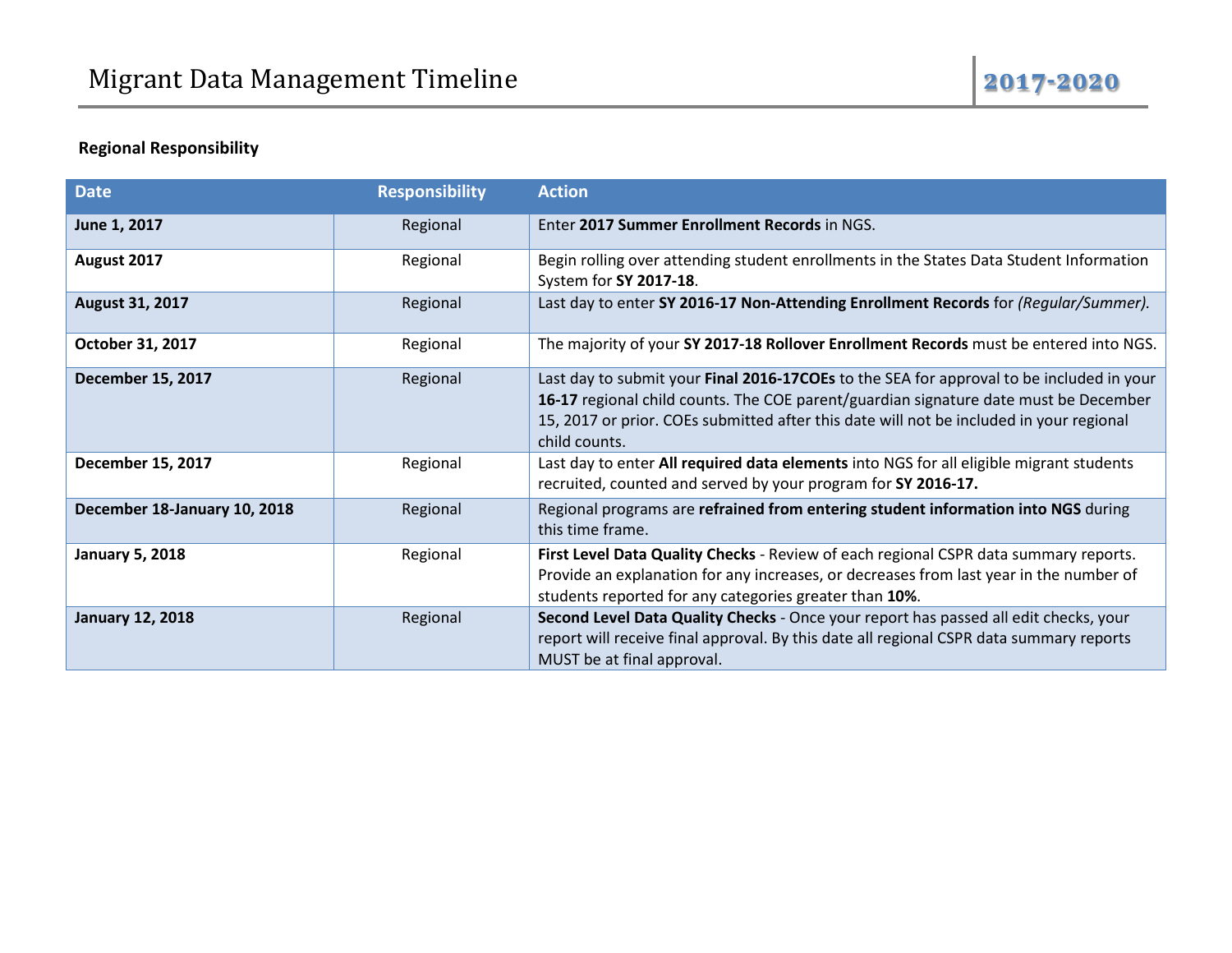## **SEA Responsibility**

| <b>Date</b>              | <b>Responsibility</b> | <b>Action</b>                                                                                                                                                                                                                                          |
|--------------------------|-----------------------|--------------------------------------------------------------------------------------------------------------------------------------------------------------------------------------------------------------------------------------------------------|
| June 5, 2017             | <b>SEA</b>            | The SEA will submit a list of Migrant Student SASID numbers to the End of Year Custodians.<br>Districts will receive a notification the student has been identified as migrant and was entitled to<br>receive migrant services for SY 2016-17.         |
| September 8, 2017        | <b>SEA</b>            | The SEA will submit a list of Migrant Student SASID numbers to the Pupil Count Collection<br>Custodians. Districts will receive notification the student has been identified as migrant and is<br>entitled to receive migrant services for SY 2016-17. |
| November 2017            | <b>SEA</b>            | The SEA will perform quality control edit checks by running OME performance reports.                                                                                                                                                                   |
| December 2017            | <b>SEA</b>            | The SEA will import State Assessment Data into NGS for identified migrant students - PARCC,<br>CMAS, COALT, ACCESS                                                                                                                                     |
| December 4, 2017         | <b>SEA</b>            | The SEA will provide the regional migrant programs a list of migrant students' academic student<br>criteria. (ELL Status, Immigrant Status, Refugee Status, G&T Status, Primary Disability, Homeless Status, etc.)                                     |
| <b>January 5, 2018</b>   |                       | The SEA will provide the regional migrant programs with their Preliminary Migrant Data Quality<br>CSPR Reports for SY 2016-17 for validation and accuracy.                                                                                             |
| <b>January 12, 2018</b>  | <b>SEA</b>            | The SEA will provide the regional migrant programs with their FINAL Migrant Data Quality CSPR<br>Reports for SY 2016-17.                                                                                                                               |
| <b>February 9, 2018</b>  | <b>SEA</b>            | NGS Snapshot of Colorado's Student data for SY 2016-17.                                                                                                                                                                                                |
| <b>February 12, 2018</b> | <b>SEA</b>            | Final SY 2016-17 Migrant CSPR information submission to the State Director for approval.                                                                                                                                                               |
| <b>February 12, 2018</b> | <b>SEA</b>            | Final SY 2016-17 Migrant CSPR information submission to EDFacts Coordinator.                                                                                                                                                                           |
| <b>March 2018</b>        | <b>SEA</b>            | Department of Education first planned review of CSPR information.                                                                                                                                                                                      |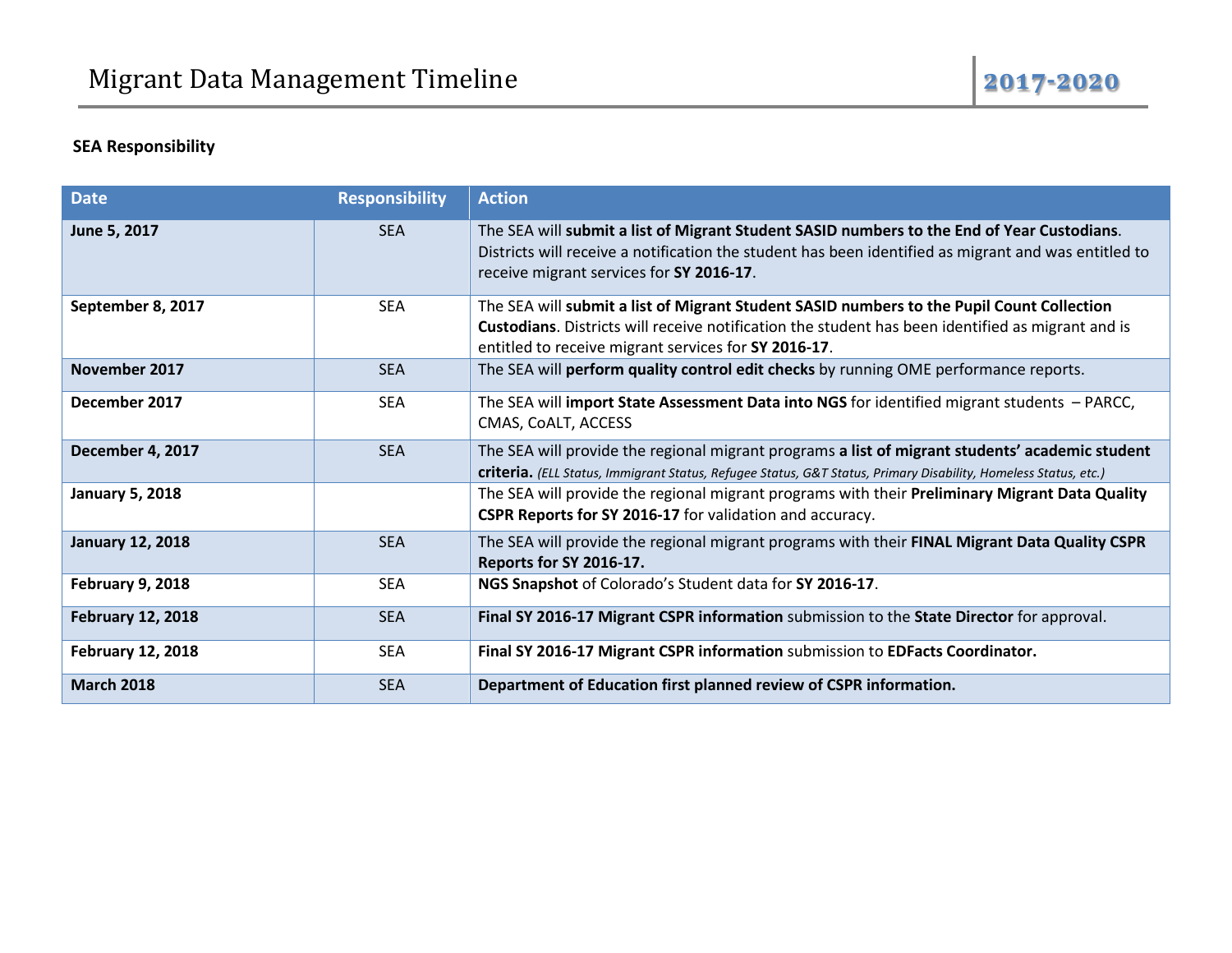## **Regional Responsibility**

| <b>Date</b>                  | <b>Responsibility</b> | <b>Action</b>                                                                                                                                                                                                                                                                                   |
|------------------------------|-----------------------|-------------------------------------------------------------------------------------------------------------------------------------------------------------------------------------------------------------------------------------------------------------------------------------------------|
| June 1, 2018                 | Regional              | Enter 2018 Summer Enrollment Records in States Data Student Information System.                                                                                                                                                                                                                 |
| August 2018                  | Regional              | Begin rolling over attending student enrollments in the States Data Student Information<br>System for SY 2018-19.                                                                                                                                                                               |
| <b>August 31, 2018</b>       | Regional              | Last day to enter SY 2017-18 Non-Attending Enrollments for (Regular/Summer).                                                                                                                                                                                                                    |
| October 31, 2018             | Regional              | The majority of your SY 2018-19 Rollover Enrollment Records must be entered into NGS.                                                                                                                                                                                                           |
| <b>December 14, 2018</b>     | Regional              | Last day to submit your final 2017-18 COEs to the SEA for approval to be included in your<br>2017-18 regional child counts. The COE parent/guardian signature date must be<br>December 14, 2018 or prior. COEs submitted after this date will not be included in your<br>regional child counts. |
| <b>December 14, 2018</b>     | Regional              | Last day to enter All required data elements into NGS for all eligible migrant students<br>recruited, counted and served by your program for SY 2017-18.                                                                                                                                        |
| December 27-January 11, 2019 | Regional              | Regional programs are refrained from entering student information into NGS during<br>this time frame.                                                                                                                                                                                           |
| <b>January 4, 2019</b>       | Regional              | First Level Data Quality Checks - Review of each regional CSPR data summary reports.<br>Provide an explanation for any increases, or decreases from last year in the number of<br>students reported for any categories greater than 10%.                                                        |
| <b>January 11, 2019</b>      | Regional              | Second Level Data Quality Checks - Once your report has passed all edit checks, your<br>report will receive final approval. By this date all regional CSPR data summary reports<br>MUST be at final approval.                                                                                   |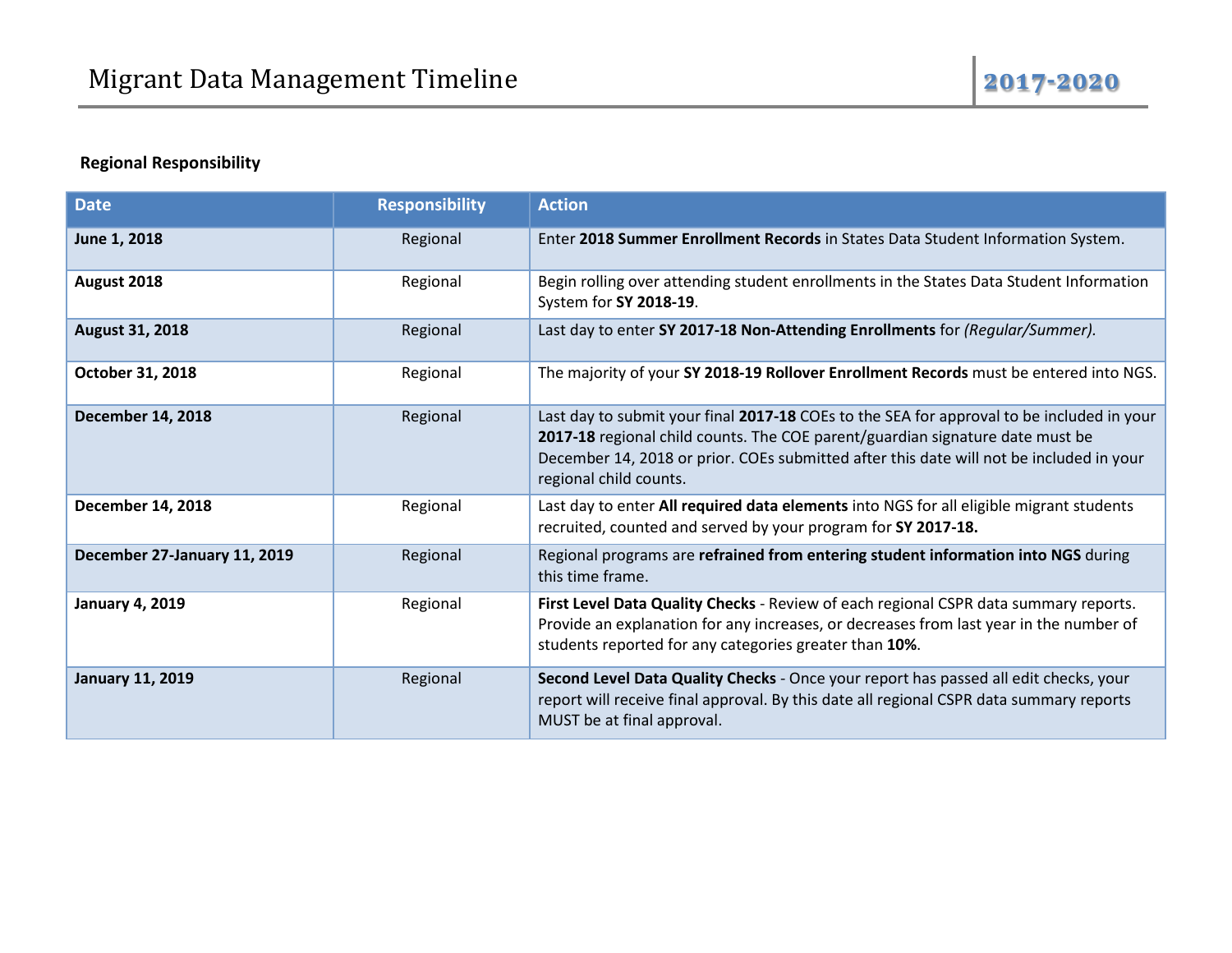## **SEA Responsibility**

| <b>Date</b>              | <b>Responsibility</b> | <b>Action</b>                                                                                                                                                                                                                                          |
|--------------------------|-----------------------|--------------------------------------------------------------------------------------------------------------------------------------------------------------------------------------------------------------------------------------------------------|
|                          |                       |                                                                                                                                                                                                                                                        |
| September 14, 2018       | <b>SEA</b>            | The SEA will submit a list of Migrant Student SASID numbers to the Pupil Count Collection<br>Custodians. Districts will receive notification the student has been identified as migrant and is<br>entitled to receive migrant services for SY 2018-19. |
| November 2018            | <b>SEA</b>            | The SEA will perform quality control edit checks by running OME performance reports.                                                                                                                                                                   |
| December 2018            | <b>SEA</b>            | The SEA will import State Assessment Data into NGS for identified migrant students $-$ PARCC,<br>CMAS, COALT, ACCESS                                                                                                                                   |
| <b>January 4, 2019</b>   | <b>SEA</b>            | The SEA will provide the regional migrant programs a list of migrant students' academic student<br><b>criteria.</b> (ELL Status, Immigrant Status, Refugee Status, G&T Status, Primary Disability, Homeless Status, etc.)                              |
| <b>January 11, 2019</b>  | <b>SEA</b>            | The SEA will provide the regional migrant programs with their Preliminary Migrant Data Quality<br>CSPR Reports for SY 2017-18 for validation and accuracy.                                                                                             |
| <b>January 18, 2019</b>  |                       | The SEA will provide the regional migrant programs with their FINAL Migrant Data Quality CSPR<br>Reports for SY 2017-18.                                                                                                                               |
| <b>February 11, 2019</b> | <b>SEA</b>            | NGS Snapshot of Colorado's Student data for SY 2017-18.                                                                                                                                                                                                |
| <b>February 12, 2019</b> | <b>SEA</b>            | Final SY 2017-18 Migrant CSPR information submission to the State Director for approval.                                                                                                                                                               |
| <b>February 12, 2019</b> | <b>SEA</b>            | Final SY 2017-18 Migrant CSPR information submission to EDFacts Coordinator.                                                                                                                                                                           |
| <b>March 2019</b>        | <b>SEA</b>            | Department of Education first planned review of CSPR information.                                                                                                                                                                                      |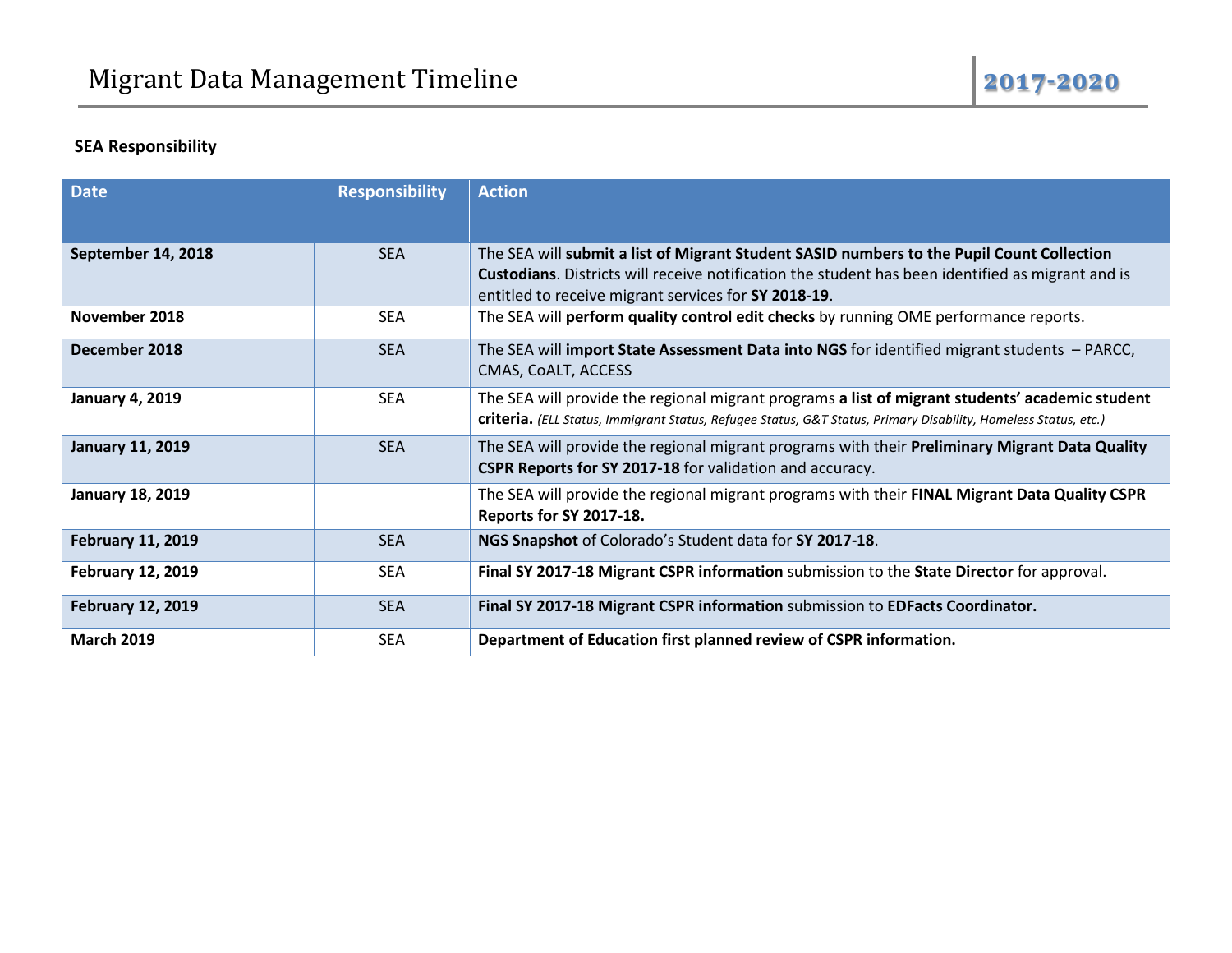#### **Regional Responsibility**

| <b>Date</b>                  | <b>Responsibility</b> | <b>Action</b>                                                                                                                                                                                                                                                                                   |
|------------------------------|-----------------------|-------------------------------------------------------------------------------------------------------------------------------------------------------------------------------------------------------------------------------------------------------------------------------------------------|
| June 1, 2019                 | Regional              | Enter 2019 Summer Enrollment Records in States Data Student Information System.                                                                                                                                                                                                                 |
| August 2019                  | Regional              | Begin rolling over attending student enrollments in the States Data Student Information<br>System for SY 2019-2020.                                                                                                                                                                             |
| August 31, 2019              | Regional              | Last day to enter SY 2018-19 Non-Attending Enrollments for (Regular/Summer).                                                                                                                                                                                                                    |
| October 31, 2019             | Regional              | The majority of your SY 2019-2020 Rollover Enrollment Records must be entered into<br>NGS.                                                                                                                                                                                                      |
| December 13, 2019            | Regional              | Last day to submit your final 2018-19 COEs to the SEA for approval to be included in your<br>2018-19 regional child counts. The COE parent/guardian signature date must be<br>December 13, 2019 or prior. COEs submitted after this date will not be included in your<br>regional child counts. |
| December 13, 2019            | Regional              | Last day to enter All required data elements into NGS for all eligible migrant students<br>recruited, counted and served by your program for SY 2018-19.                                                                                                                                        |
| December 16-January 10, 2020 | Regional              | Regional programs are refrained from entering student information into NGS during<br>this time frame.                                                                                                                                                                                           |
| <b>January 10, 2020</b>      | Regional              | First Level Data Quality Checks - Review of each regional CSPR data summary reports.<br>Provide an explanation for any increases, or decreases from last year in the number of<br>students reported for any categories greater than 10%.                                                        |
| <b>January 17, 2020</b>      | Regional              | Second Level Data Quality Checks - Once your report has passed all edit checks, your<br>report will receive final approval. By this date all regional CSPR data summary reports<br>MUST be at final approval.                                                                                   |